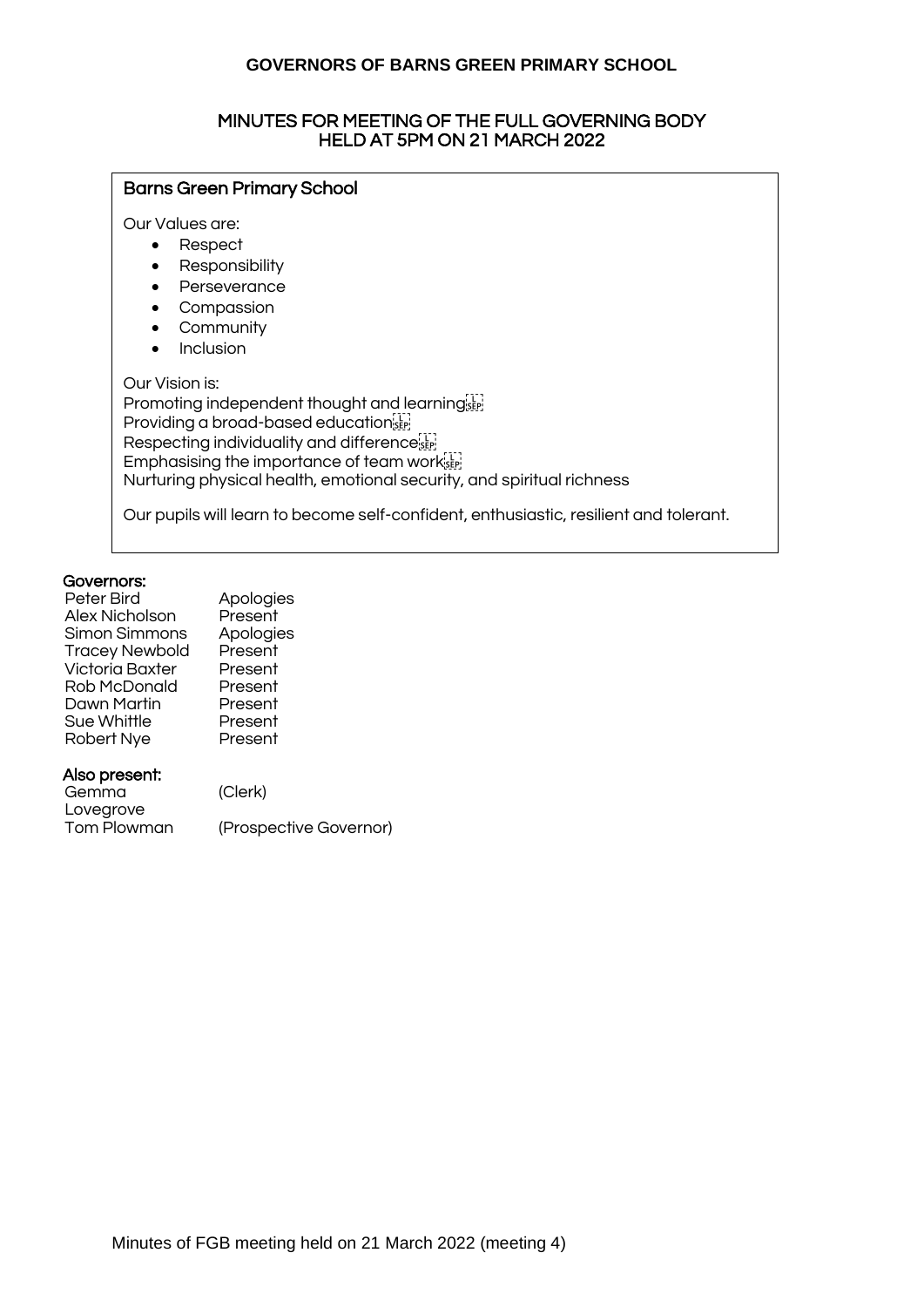| $\mathbf{I}$   | To receive and record apologies and declarations of interest (17:03-17:04)                                                                                                                                                                                                                                                                                                                                                                                           |           |
|----------------|----------------------------------------------------------------------------------------------------------------------------------------------------------------------------------------------------------------------------------------------------------------------------------------------------------------------------------------------------------------------------------------------------------------------------------------------------------------------|-----------|
|                | Apologies from PB who is on holiday and SS who is on sick leave.                                                                                                                                                                                                                                                                                                                                                                                                     |           |
|                | AN's wife is the chair of the PTA and an HLTA at the school.                                                                                                                                                                                                                                                                                                                                                                                                         |           |
|                | Welcome and introduction to Tom Plowman who is attending as a prospective<br>Governor.                                                                                                                                                                                                                                                                                                                                                                               |           |
| $\overline{2}$ | Staff presentation - Pupil Premium - Eoin Griffin (17:04-17:37)                                                                                                                                                                                                                                                                                                                                                                                                      |           |
|                | Eoin Griffin presented on Pupil Premium and what the school is doing in respect of<br>disadvantaged children.                                                                                                                                                                                                                                                                                                                                                        |           |
|                | Q - Is support continued in secondary school?<br>Yes. Handover includes information of support given and secondary schools also have<br>funding.                                                                                                                                                                                                                                                                                                                     |           |
|                | $Q$ – How do families apply for funding?<br>Families can apply for Pupil Premium directly to West Sussex County Council online.<br>There are criteria that need to be met and families that are likely to be eligible are<br>encouraged to do so by the school. Information is also put into the school newsletter at<br>various times during the school year and on joining the school. Children don't know<br>which other students benefit from the Pupil Premium. |           |
| 3              | To review governor correspondence including social media (17:37-17:43min)                                                                                                                                                                                                                                                                                                                                                                                            |           |
|                | Q – Can RC have access to SharePoint? Yes. AN to arrange for RC to have access to<br><b>SharePoint Governors' site.</b>                                                                                                                                                                                                                                                                                                                                              | AN        |
|                | It was felt that the recent pupil reports were fantastic. A massive thank you and<br>congratulations to all staff for such comprehensive reports. TN to share the Governors'<br>thanks with the staff for the fantastic and comprehensive pupil reports.                                                                                                                                                                                                             | <b>TN</b> |
| 4              | To approve the minutes of the last meeting and matters arising/actions (17:43-18:09)                                                                                                                                                                                                                                                                                                                                                                                 |           |
|                | Approved.                                                                                                                                                                                                                                                                                                                                                                                                                                                            |           |
|                | The budget for updating and maintaining the school website should go onto SDP going<br>forward. TN to include budget for school website maintenance in next year's SDP                                                                                                                                                                                                                                                                                               | <b>TN</b> |
|                | TN to identify who is responsible for each section of the website - compliance, content,<br>processes, etc. VB happy to assist. TN and VB to identify website owner for each of<br>compliance, content, and processes.                                                                                                                                                                                                                                               | TN/VB     |
| 5              | To receive update on training undertaken by governors (18:09-18:09)                                                                                                                                                                                                                                                                                                                                                                                                  |           |
|                | AN and DM completed part 1 of the Link Governor training for Curriculum and<br>Disadvantaged Pupils, respectively.                                                                                                                                                                                                                                                                                                                                                   |           |
| 6              | SEF presenting (18:09-18:15)                                                                                                                                                                                                                                                                                                                                                                                                                                         |           |
|                | Thank you to TN and SW.                                                                                                                                                                                                                                                                                                                                                                                                                                              |           |
|                |                                                                                                                                                                                                                                                                                                                                                                                                                                                                      |           |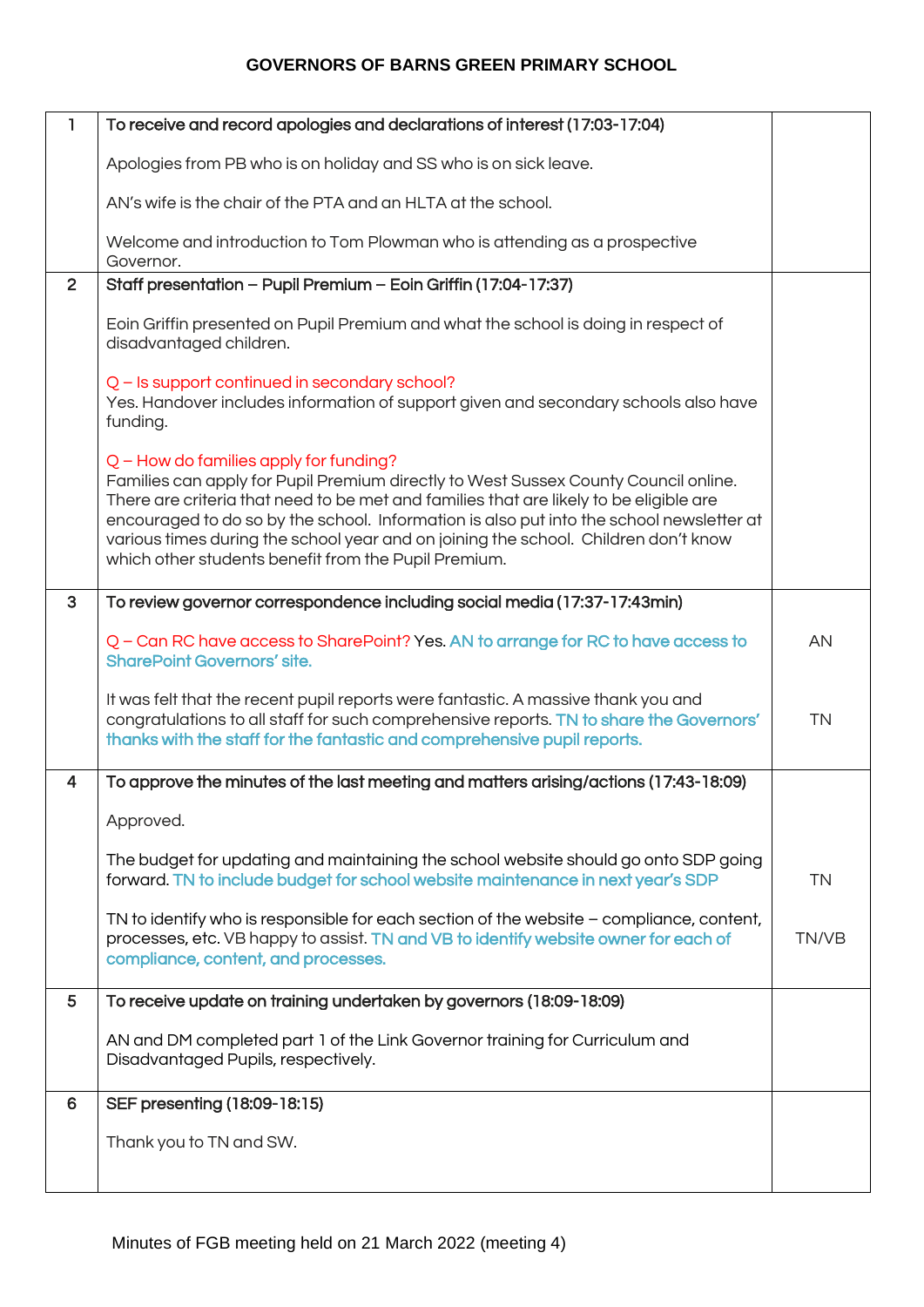|                | TN urged Governors to become familiar with the document and explained that it<br>summarises the school at this moment in time. Governors should be able to talk with<br>confidence about the successes of the school and the areas for development. All<br>governors to read and become familiar with the school SEF                                                                                                                                                                                                                                                                                                                                                                                                                                                                                                                                                                                                                                           | All |
|----------------|----------------------------------------------------------------------------------------------------------------------------------------------------------------------------------------------------------------------------------------------------------------------------------------------------------------------------------------------------------------------------------------------------------------------------------------------------------------------------------------------------------------------------------------------------------------------------------------------------------------------------------------------------------------------------------------------------------------------------------------------------------------------------------------------------------------------------------------------------------------------------------------------------------------------------------------------------------------|-----|
| $\overline{7}$ | To receive update on governors' visits to school since last meeting (18:15-18:39)                                                                                                                                                                                                                                                                                                                                                                                                                                                                                                                                                                                                                                                                                                                                                                                                                                                                              |     |
|                | a) SFVS<br>The 3-year budget is already agreed but AN has spent time with RC looking at<br>actuals and forecasts. The staffing body has changed since the budget was<br>set and so the underspend on staffing offsets some overspend. The two areas<br>of concern are the 'general curriculum' code and 'supply and miscellaneous'<br>code. Supply cover has been required to cover sickness and is higher than<br>expected due several extended absences for general illness and the impact of<br>Covid. Staff have been asked to hold off from booking onto any courses to<br>avoid further supply requirements. There are some cost codes that RC and AN<br>are further investigating, and they are also considering greater controls on<br>credit card expenditure. AN thanked RC for her help. AN to investigate further<br>the costs coded to CURGEN and SUPMISC to understand what makes up<br>these cost codes and report to governors at the next FGB | AN  |
|                | b) Finance Spring update<br>Q – what does segregation of duties refer to in the report? There should be<br>more than one person who has financial control. Because there is only one<br>SBM, there has been some self-regulation, although it is the Headteacher who<br>authorises payments.                                                                                                                                                                                                                                                                                                                                                                                                                                                                                                                                                                                                                                                                   |     |
|                | c) History<br>SW and RN had a great visit and noted that the topic books were lovely. They<br>wondered if parents get to see them which TN has picked up on and parents<br>will have the opportunity to see the children's work at parents' evening.                                                                                                                                                                                                                                                                                                                                                                                                                                                                                                                                                                                                                                                                                                           |     |
|                | d) Sports Grant/PE<br>DM stated that the report from last year is on the website. This year's grant<br>must be spent by July, or it is lost. TN would like the money to be spent in a way<br>that will move the school forward through impact on the children's learning and<br>the community. TN to create a working party to complete the action plan to<br>consider how the School Sports Grant should be spent before the funding is<br>lost, for 2021/22.                                                                                                                                                                                                                                                                                                                                                                                                                                                                                                 | TN  |
|                | RN left 18:38                                                                                                                                                                                                                                                                                                                                                                                                                                                                                                                                                                                                                                                                                                                                                                                                                                                                                                                                                  |     |
|                | e) SEND Monitoring Report<br>SW has postponed due to AB workload.                                                                                                                                                                                                                                                                                                                                                                                                                                                                                                                                                                                                                                                                                                                                                                                                                                                                                              |     |
|                | Pupil Premium<br>f)<br>Report shared. DM emphasised a shared responsibility for vulnerable children.                                                                                                                                                                                                                                                                                                                                                                                                                                                                                                                                                                                                                                                                                                                                                                                                                                                           |     |
| 8              | Acting Headteacher's report (18:39-18:44)                                                                                                                                                                                                                                                                                                                                                                                                                                                                                                                                                                                                                                                                                                                                                                                                                                                                                                                      |     |
|                | AN thanked TN for an excellent and comprehensive report and for all her efforts this<br>term. Pupil attendance, staffing and the impact of covid has been huge and it must be<br>noted how well the school is doing despite of this.                                                                                                                                                                                                                                                                                                                                                                                                                                                                                                                                                                                                                                                                                                                           |     |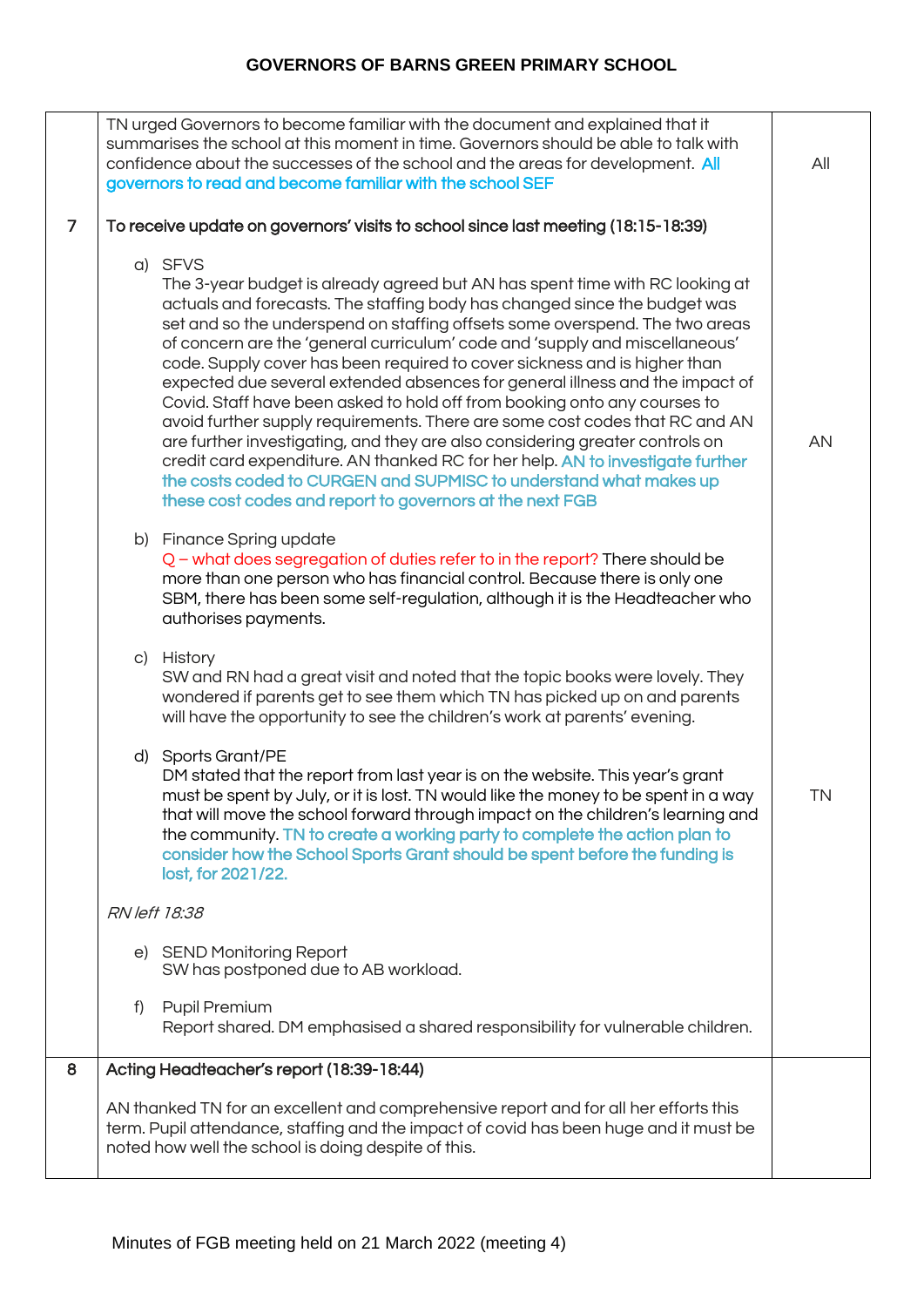|                 | Thank you to AB and EG for their assistance.                                                                                                                                                                                                                                                                                                                                                                                                                                                                                                                                           |              |
|-----------------|----------------------------------------------------------------------------------------------------------------------------------------------------------------------------------------------------------------------------------------------------------------------------------------------------------------------------------------------------------------------------------------------------------------------------------------------------------------------------------------------------------------------------------------------------------------------------------------|--------------|
| 9               | SDP update (18:44-18:56)                                                                                                                                                                                                                                                                                                                                                                                                                                                                                                                                                               |              |
|                 | TN highlighted that there has been a great team approach towards the need to<br>nurture physical health and emotional security. Staff are supporting each other and<br>where workload may have increased in one area, it has been taken away in another.                                                                                                                                                                                                                                                                                                                               |              |
|                 | The emotional impact of Covid is starting to come to the fore. Parents have spoken to<br>staff about children that are self-harming or have eating problems. The school is<br>providing support to these families and it is necessary to be sensitive to the needs of<br>our community.                                                                                                                                                                                                                                                                                                |              |
|                 | Governors asked TN to work with SS to consider the timing of the SDP going forward<br>so that it links to budgeting more easily.                                                                                                                                                                                                                                                                                                                                                                                                                                                       | TN/SS        |
|                 | The Governors are due to carry out another pupil voice survey in March.                                                                                                                                                                                                                                                                                                                                                                                                                                                                                                                | VB/DM/<br>TP |
| 10 <sub>o</sub> | Receive assessment data (18:56-19:05)                                                                                                                                                                                                                                                                                                                                                                                                                                                                                                                                                  |              |
|                 | This shows that all age groups are affected by Covid. TN would like to see how this<br>data compares to other schools. DM could provide anonymous data for larger schools.<br>DM to provide large school assessment data to allow comparison to school data.                                                                                                                                                                                                                                                                                                                           | <b>DM</b>    |
|                 | Q - Why are percentages in maths low? Lockdown impact. EG has been working hard<br>on the planning with EY/KS1 teachers. This is something to keep an eye on.                                                                                                                                                                                                                                                                                                                                                                                                                          |              |
|                 | An independent person is now required to ensure that test administration is happening<br>properly. TN will invite a Governor to assist with test administration.                                                                                                                                                                                                                                                                                                                                                                                                                       | <b>TN</b>    |
|                 | RM left at 18:59                                                                                                                                                                                                                                                                                                                                                                                                                                                                                                                                                                       |              |
| 11              | To receive safeguarding update (19:05-19:07)                                                                                                                                                                                                                                                                                                                                                                                                                                                                                                                                           |              |
|                 | Update provided on what "Early Help" is. This is the stage before child protection level.<br>The school with highlight families that are vulnerable, at risk or might need some<br>support and they can be referred to Early Help. It is voluntary for the families to<br>participate. If the families choose not to engage with early help professionals, the<br>school must decide whether to escalate to child protection or not. There is currently a<br>large recruitment drive by West Sussex County Council to enable them to meet the<br>current high demand for this service. |              |
| 12              | The following polices are due for review and/or ratification by Governors. To agree<br>next steps: (19:07-19:17)                                                                                                                                                                                                                                                                                                                                                                                                                                                                       |              |
|                 | Next steps:<br>a) SEND policy (doc 12a)<br>Change review dates. Ensure consistency of terminology. DM's suggestions to<br>be added to policies. Approved subject to changes. TN to ensure changes<br>made to SEND policy.                                                                                                                                                                                                                                                                                                                                                              | <b>TN</b>    |
|                 | b) Supporting Pupils with Medical Needs ("SPMN") (doc 12b)<br>Typo to be changed. Approved subject to changes. TN to make typo change to<br><b>SPMN</b>                                                                                                                                                                                                                                                                                                                                                                                                                                | <b>DM</b>    |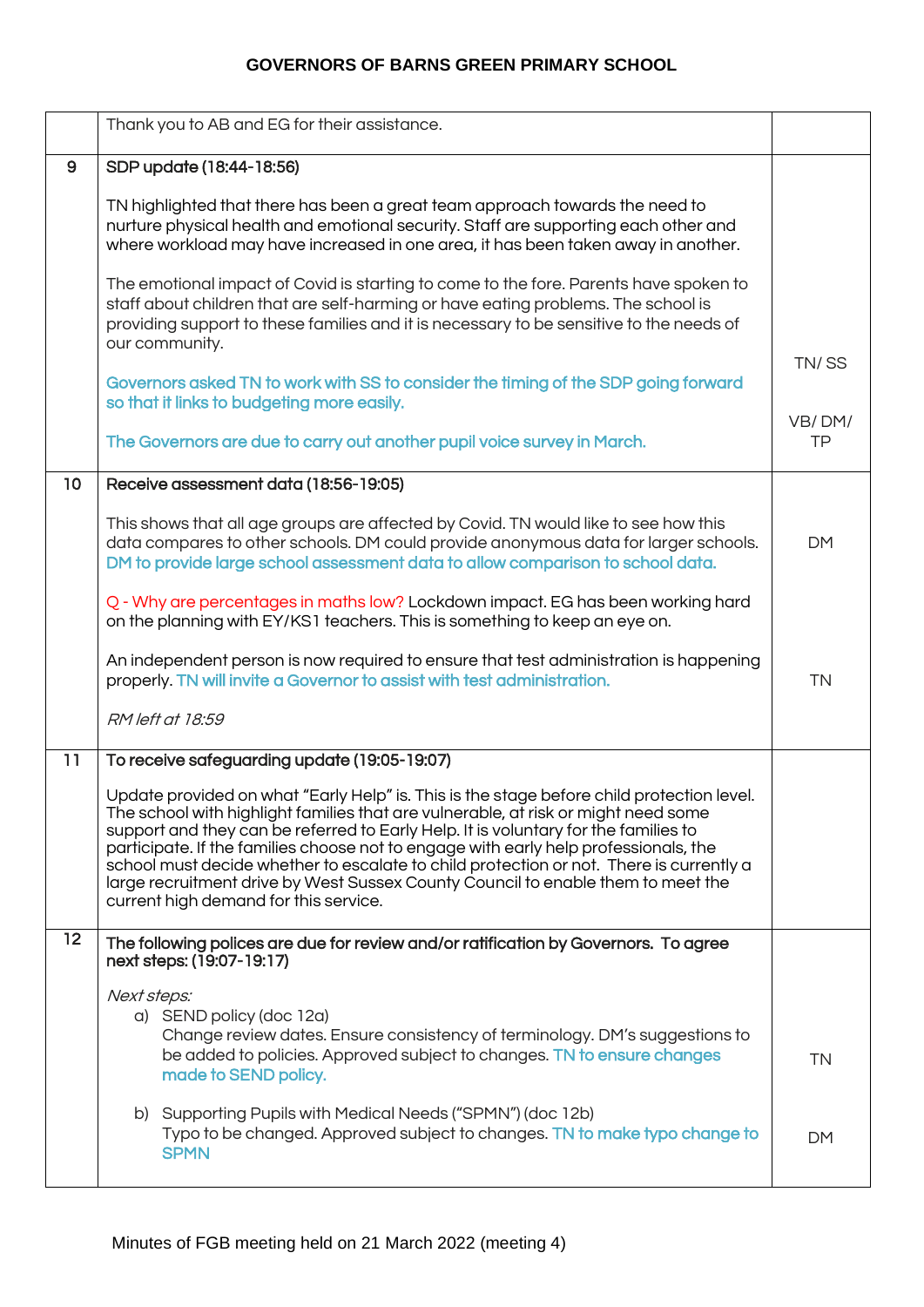|     | c) FOI information (docs 12c)<br>Update dates. Approved subject to changes. TN to ensure changes made to<br>FOI information policy.                                                                                                                                                                                                                                                    | <b>TN</b> |
|-----|----------------------------------------------------------------------------------------------------------------------------------------------------------------------------------------------------------------------------------------------------------------------------------------------------------------------------------------------------------------------------------------|-----------|
|     | d) Teaching and Learning, including Monitoring and Assessment (doc 12d)<br>For information only. Should be a 5-year policy.                                                                                                                                                                                                                                                            |           |
|     | e) Accessibility Plan (doc 12e)<br>Approved                                                                                                                                                                                                                                                                                                                                            |           |
|     | Ratification<br>a. Anti-bullying policy<br>Approved                                                                                                                                                                                                                                                                                                                                    |           |
|     | DM suggested that 'values and visions statement 2018' is removed from all policies.                                                                                                                                                                                                                                                                                                    |           |
|     | Q-Where are policies that are reviewed by Governors taken from? They are<br>downloaded from the website.                                                                                                                                                                                                                                                                               |           |
|     | The school has had 3 requests for FOI in the last 3 years and will keep these in a<br>disclosure log.                                                                                                                                                                                                                                                                                  |           |
| 13. | Any other urgent business (to be notified to Clerk or Chair at least 24 hours before<br>meeting)(18:51-18:55)                                                                                                                                                                                                                                                                          |           |
|     | <b>Acting Headteacher</b><br>TN left room 18:52.<br>AN proposed that TN should be paid as acting Headteacher for each day that<br>she has been carrying out activities as acting head. AN proposed. DM<br>seconded. All in favour.<br>TN returned 18:53<br>Massive thank you from FGB for ensuring that the school has continued to<br>move forwards during the Headteacher's absence. |           |
|     | Co-opted Governor vacancy<br>AN proposed that TP is co-opted. All agreed. Thank you and welcome aboard!<br>GL to send out new Governor email and associated paperwork. TP to book a<br>slot with RC to carry out DBS check.                                                                                                                                                            | GL<br>ΤP  |
|     | Very positive feedback from Science Week. Thank you to those that were<br>involved. TN to share the Governors' thanks with the staff for Science week<br>activities.                                                                                                                                                                                                                   | <b>TN</b> |
| 14. | Date for next meeting: (19:17-19:18)                                                                                                                                                                                                                                                                                                                                                   |           |
|     | 23 May - 17:30 for school walk. 18:00 for FGB.                                                                                                                                                                                                                                                                                                                                         |           |
|     |                                                                                                                                                                                                                                                                                                                                                                                        |           |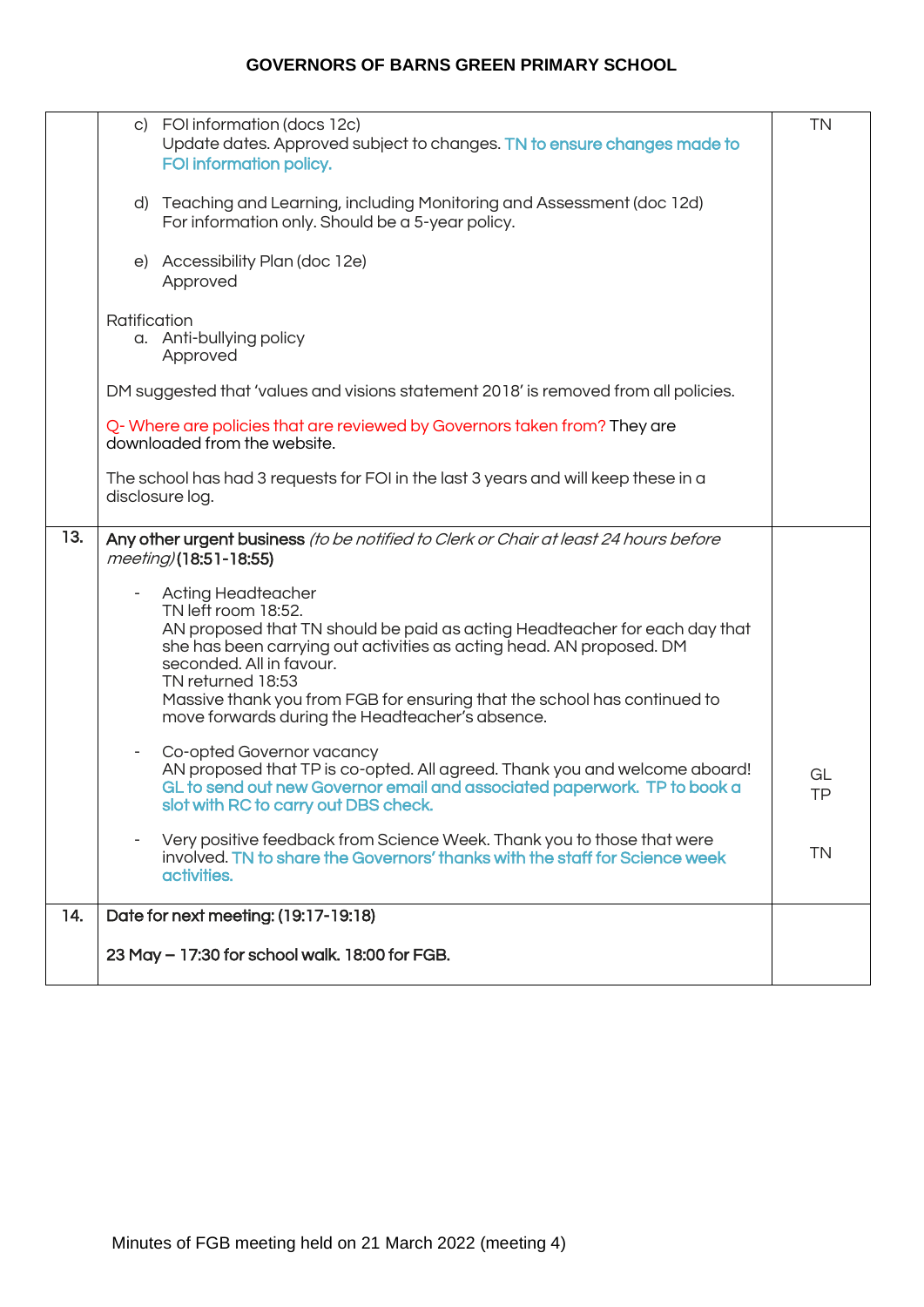### Tables of Actions

|                    | Open actions:                                                                                                                                                                           |              |  |  |
|--------------------|-----------------------------------------------------------------------------------------------------------------------------------------------------------------------------------------|--------------|--|--|
| Item               | <b>Action</b>                                                                                                                                                                           | <b>By</b>    |  |  |
| 210524 16 Manager. | Investigate the differences in supply cost codes with the School Business<br>Update 21/03/22 - In progress.                                                                             | AN/SS        |  |  |
|                    | Receive Register of Business (or Pecuniary Interest) declarations and<br>210927 05 Disqualification Declaration forms from VB<br>Update 21/03/22 - c/f.                                 | VB           |  |  |
| 21092724           | <b>Attend Lead Governor training</b><br> Update 21/03/22 - AN and DM done 1 of 2.                                                                                                       | DM/AN/PB/RM  |  |  |
| 2111223            | Establish who still needs to complete NGA training<br>Update 21/03/22 - c/f.                                                                                                            | PB           |  |  |
| 2111226            | Undertake Link Governor training<br>Update 21/03/22 - Re-booked as unable to attend previous session.                                                                                   | <b>VB</b>    |  |  |
| 2111228            | Share annual appraisal report<br>Update 21/03/22 - c/f.                                                                                                                                 | <b>SS</b>    |  |  |
|                    | Share video of SharePoint presentation<br>211122 16 Update 21/03/22 - This has been uploaded to SharePoint, but to share with<br>Governors separately.                                  | AN           |  |  |
| 2201245            | Consider including PPA costs within staffing costs in next year's budget.<br>Update 21/03/22 - AN discussed with RC, to follow up for next year budget.                                 | AN           |  |  |
| 2201248            | To share with teachers the outcome of the outside learning advisor report to<br>help inform teachers when they are planning<br>Update 21/03/22 - TN to share LATC report from November. | <b>TN</b>    |  |  |
|                    | <b>Identify Emergency Lockdown Procedures</b><br>220124 12 Update 21/03/22 - Emergency plan obtained, it is a model policy. Emergency<br>Lockdown procedures point to take forward.     | TN           |  |  |
| 2203211            | To arrange for RC to have access to SharePoint Governors' site                                                                                                                          | AN           |  |  |
| 2203312            | To share the Governors' thanks with the staff for the fantastic and<br>comprehensive pupil reports.                                                                                     | <b>TN</b>    |  |  |
| 2203213            | To include budget for school website maintenance in next year's SDP                                                                                                                     | <b>TN</b>    |  |  |
| 2203214            | To identify website owner for each of compliance, content and processes                                                                                                                 | <b>TN/VB</b> |  |  |
| 2203215            | Governors to read and become familiar with the school SEF                                                                                                                               | All          |  |  |
| 2203216            | $\parallel$ To investigate further the costs coded to CURGEN and SUPMISC to understand<br>what makes up these cost codes and report to governors at the next FGB                        | AN           |  |  |
| 2203217            | To create a working party to complete the action plan to consider how the<br>School Sports Grant should be spent before the funding is lost, for 2021/22.                               | <b>TN</b>    |  |  |
| 2203218            | $\parallel$ To provide large school assessment data to allow comparison to school data.                                                                                                 | <b>DM</b>    |  |  |
| 2203219            | Governors asked TN to work with SS to consider the timing of the SDP going<br>forward so that it links to budgeting more easily.                                                        | TN/SS        |  |  |
|                    | 220321 10 The Governors are due to carry out another pupil voice survey in March.                                                                                                       | VB/DM/TP     |  |  |
|                    | 220321 11 To invite a Governor to assist with test administration.                                                                                                                      | <b>TN</b>    |  |  |
|                    | 220321 12 To ensure changes made to SEND policy.                                                                                                                                        | <b>TN</b>    |  |  |
|                    | 220321 13 To make typo change to SPMN                                                                                                                                                   | TN           |  |  |
|                    | 220321 14 To ensure changes made to FOI information policy.                                                                                                                             | TN           |  |  |
|                    | 220321 15 To send out new Governor email and associated paperwork                                                                                                                       | GL           |  |  |
|                    | 220321 16 To book a slot with RC to carry out DBS check.                                                                                                                                | <b>TP</b>    |  |  |

### Closed at this meeting: